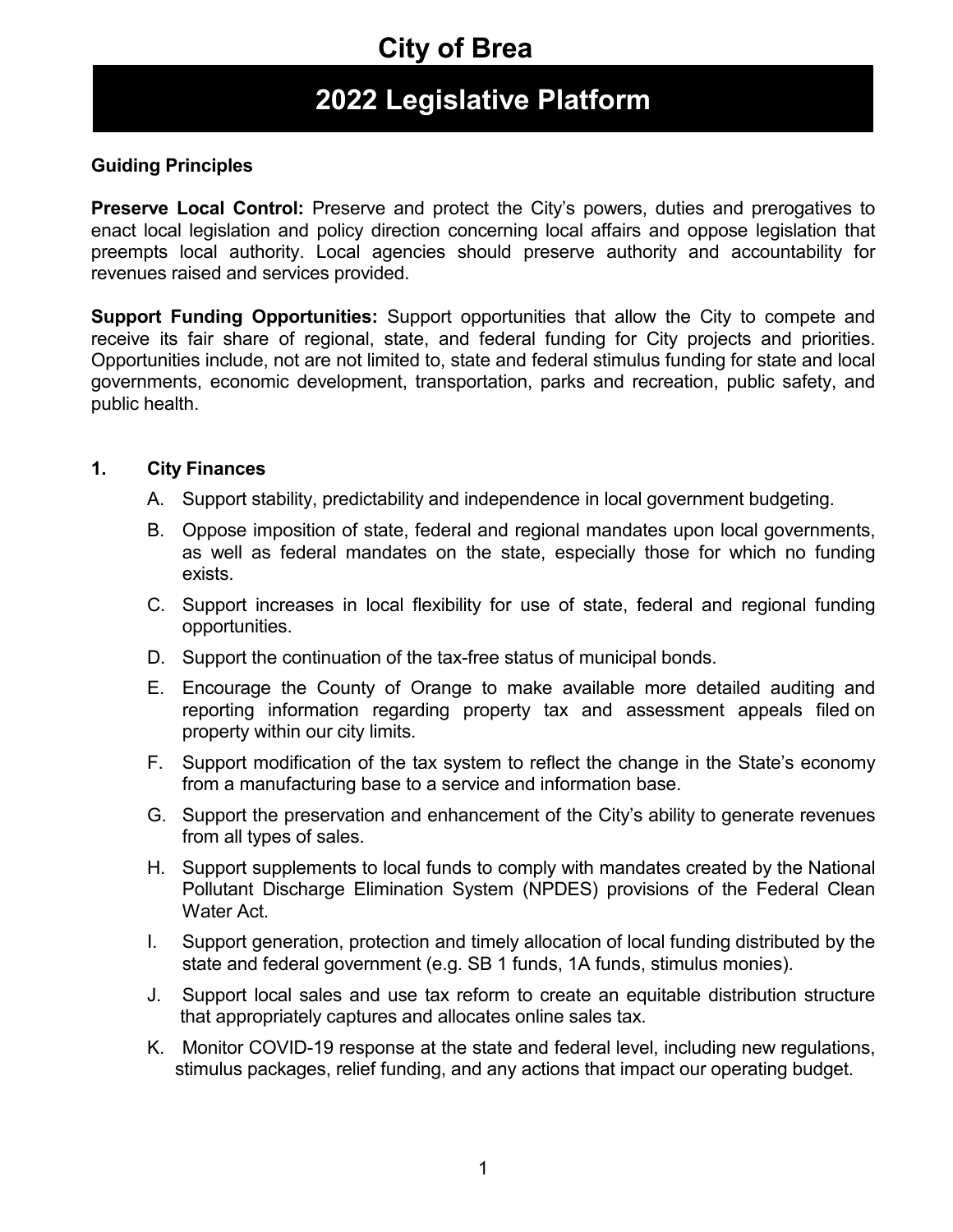### **2022 Legislative Platform**

#### **2. Economic Development /Successor Agency to the Redevelopment Agency/ Redevelopment Dissolution Process**

- A. Support new legislation that provides financial incentives (state grants or tax incentives) for mixed-use or "smart growth" principles.
- B. Support efforts to facilitate the production of workforce housing, including infill housing incentives, grants to local agencies and private developer partnerships.
- C. Support legislation that clarifies and narrows the prevailing wage standard for economic development, public works, and affordable housing projects.
- D. Support increasing the State's minimum threshold for public works projects that require prevailing wage.
- E. Support efforts to assist local business growth and economic development post Redevelopment.
- F. Oppose efforts to cut funding from Community Development Block Grant and other federal grant programs.
- G. Support state legislation to bring back economic incentives for cities to use post redevelopment.
- H. Support legislation that allows the City to access the full amount of paramedic tax for funding purposes originally approved by voters so long as tax revenues are not needed to pay debt service on outstanding redevelopment obligations.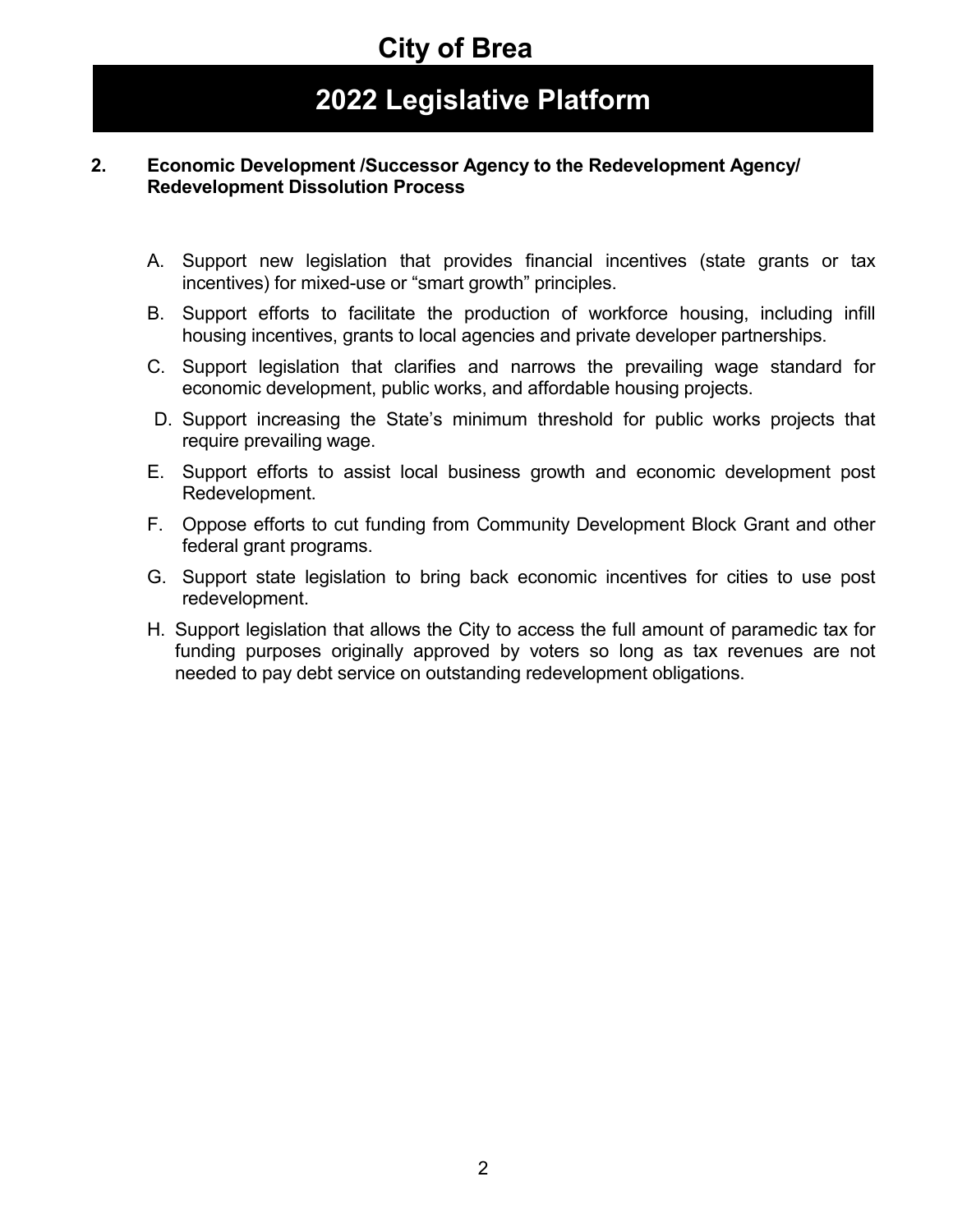## **2022 Legislative Platform**

### **3. Land-Use Decisions**

- A. Support efforts to protect local land-use authority, recognizing that potential regional impacts imply responsible local action.
- B. Oppose legislation which weakens the City's position for land use controls due to potential claims of partial takings and any requirements for compensation of such claims.
- C. Oppose actions that redefine the annexation process to require so-called "revenue neutral" annexations.
- D. Oppose County of Orange processing of development projects within Brea's Sphere of Influence and any development agreements or other entitlements in sphere of influence areas that do not conform to City standards. Promote County of Orange compliance with existing Memorandum of Understanding regarding development within the Sphere of Influence.
- E. Support housing element reform that provides local government the greatest flexibility to achieve realistic goals and support funding of mandated General Plan Housing Element Updates and related processes (i.e. RHNA).
- F. Support efforts to reduce the role of the State's Housing and Community Development Department in City affairs.
- G. Support the definition of reasonable housing occupancy standards.
- H. Support actions that enable cities to play a substantive role in the licensing of group homes.
- I. Support State funding proposals that provide incentives for affordable housing production, healthy community actions (e.g. Tracks at Brea project), and Sustainability Plans for energy efficiency and/or Green House Gas reductions.
- J. Support State funding proposals that provide incentives for smart growth goals and policies and sustainable development practices within General Plans.
- K. Support efforts to fund essential public facilities.
- L. Support methods to enhance goods movement that do not further impact traffic or air quality.
- M. Support legislation that preserves local control and oversight over the establishment and operation of group homes and sober living homes.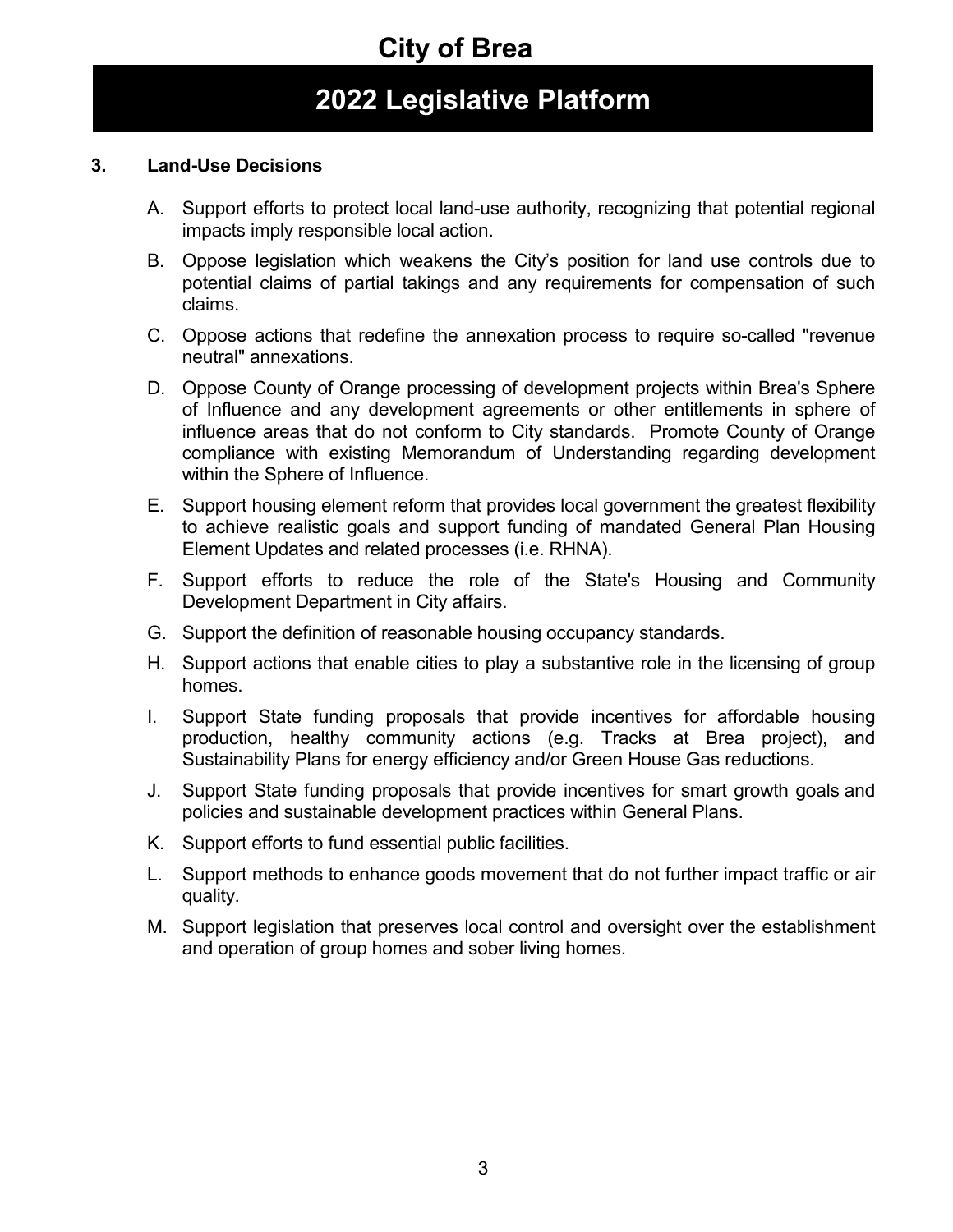### **2022 Legislative Platform**

#### **4. Human Resources**

- A. Oppose legislation that expands or extends any public safety presumptions of occupational injury or illness and support legislation that repeals the presumption that the findings of a treating physician are correct.
- B. Oppose legislation that increases workers' compensation benefits without providing for concurrent cost controls.
- C. Support workers' compensation reform that requires formulas to rely on more evidence of work-related causation to determine compensability.
- D. Oppose the imposition of compulsory and binding arbitration with respect to public employees upon local government.
- E. Oppose the imposition of mandated employee benefits that are more properly negotiated at the bargaining table upon local government.
- F. Oppose efforts to include City employees in the Social Security system or to accelerate the rate at which City employees are included in Medicare.
- G. Support reform to the CalPERS medical insurance program to address the City's future liability for retiree medical insurance.
- H. Support responsible changes to the CalPERS Public Employees' Medical and Hospital Care Program (PEMCHA) to address the rising costs of medical premiums.
- I. Oppose eroding City authority to appropriately discipline public employees.
- J. Support proposals that create dual retirement programs for public sector employees and reduce the unfunded liability without threatening the viability of the CalPERS retirement system.
- K. Encourage the CalPERS retirement system to provide member agencies with enhanced data that accounts for true retirement costs.
- L. Oppose the imposition of Federal or State mandates on the collective bargaining process.
- M. Support easing applicability of the Fair Labor Standards Act (FLSA) on public agencies.
- N. Oppose efforts reducing local control over public employee disputes and impose regulations of an outside agency.
- O. Oppose granting public employees the right to strike.
- P. Oppose making disciplinary proceedings for public safety employees similar to criminal proceedings thus rendering it impossible for employers to prove an administrative violation.
- Q. Support major reform of current workers compensation formulas to rely on higher thresholds for compensation or a proportionate exposure formula.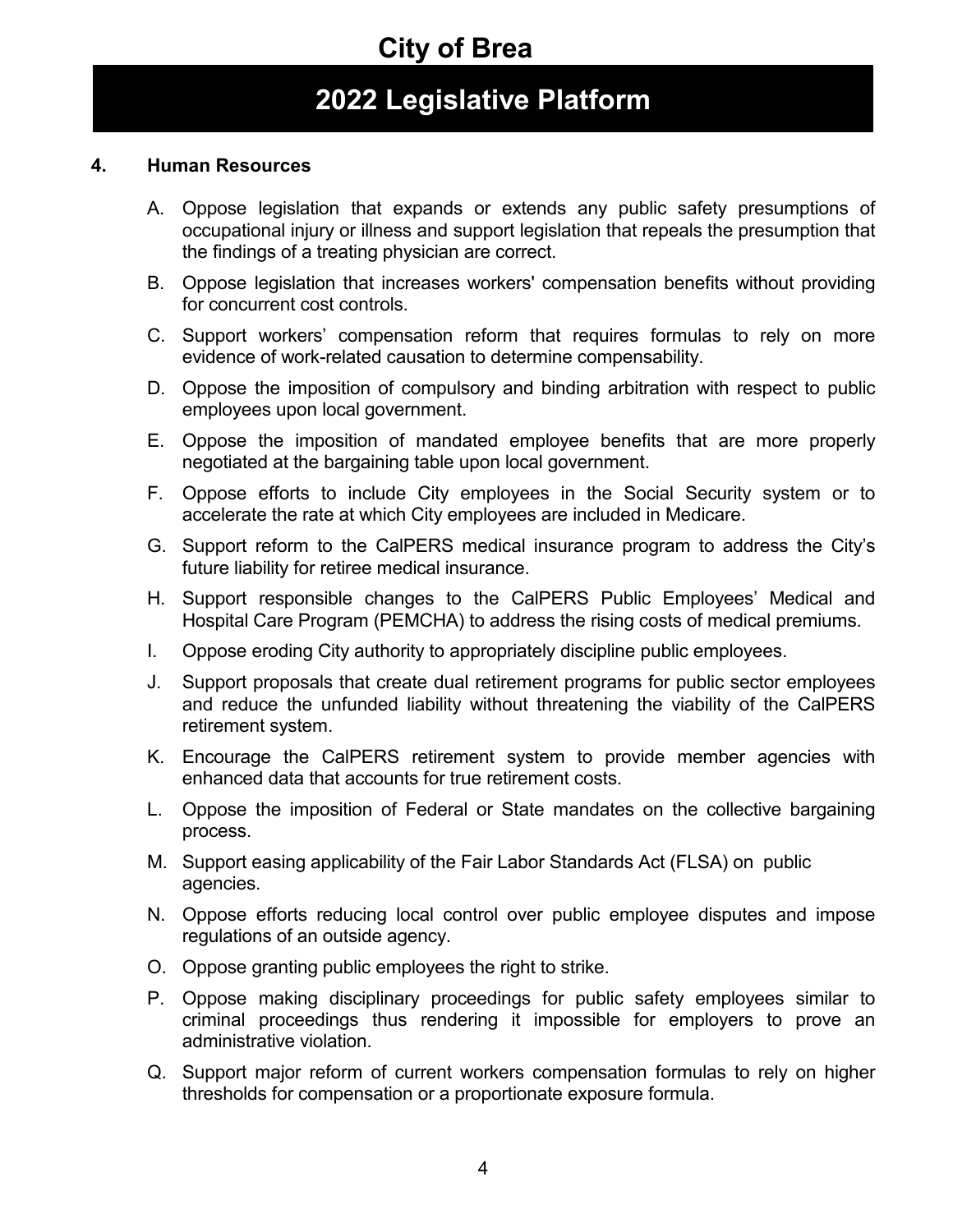### **2022 Legislative Platform**

### **4. Human Resources (continued)**

- R. Support legislation that limits the ability of employees to receive workers' compensation benefits for occupational injuries/illnesses that result from stress, disciplinary action, or performance evaluations or consultations.
- S. Support reforms to CalPERS that promote Investment Restrictions that are similar or the same as those adopted by Public Agency Retirement Services (PARS).
- T. Support legislative proposals that establish Defined Contribution Retirement Plans for new hires within CalPERS retirement programs.
- U. Support fiscally responsible changes to CalPERS Projected Investment Returns based upon Historical Returns and Conservative Market Projections.
- V. Encourage CalPERS to provide timely Member Agency Reports (less than 6 months from period closing) to allow for improved budgeting practices.
- W. Support legislative reforms to CalPERS' Board Composition to allow the State Treasurer & State Controller (currently Ex-Officio Members) all rights granted to CalPERS regular board members.
- X. Monitor legislation related to the notification of employees for COVID-19 exposure or a health-related exposure.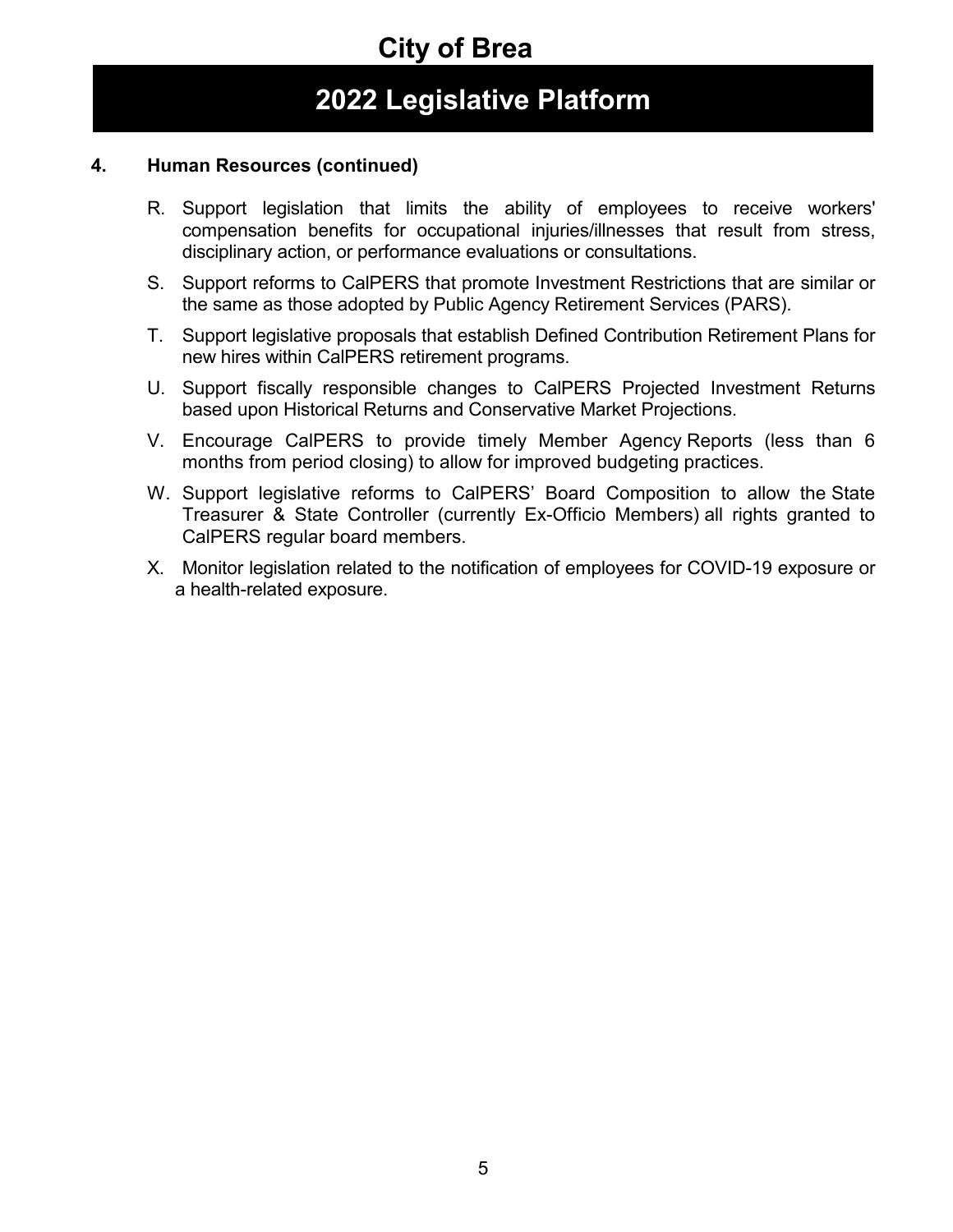## **2022 Legislative Platform**

### **5. Public Safety**

- A. Support measures that encourage community safety and well-being.
- B. Support measures that encourage disaster preparedness and emergency planning.
- C. Oppose legislation that serves to impact eligibility for local jurisdictions in regard to disaster response and recovery assistance.
- D. Oppose unfunded mandates related to EOC and staff training, specifically those implied through a required State EOC credentialing program.
- E. Oppose imposition of unfunded mandates on local government in relation to tracking of paroled sexual predators.
- F. Oppose reductions in Citizen's Option for Public Safety (COPS) funding.
- G. Oppose non-supervised parole or other further reductions in supervised release.
- H. Support the state adoption of building, development and fuel modification requirements that provide for fire safety in the Wildland Urban Interface and Intermix.
- I. Oppose further imposition of unfunded mandates on local government in relation to the tracking of Post Release Community Supervision (PRCS) probationers.
- J. Oppose restrictions on access to social media material for the purposes of law enforcement personnel background investigations.
- K. Support increased funding for local governments to monitor PRCS probationers in accordance with the State mandates.
- L. Support City's right to provide or contract for Ambulance services pursuant to Government Code Section 1797.201.
- M. Support legislation or a voter initiative which would amend Proposition 47 and restore felony status to certain crimes which were reduced to misdemeanors and/or require the completion of drug rehabilitation by violators of drug related misdemeanor crimes.
- N. Support clarifying legislation related to recreational marijuana, including DUI Drugs presumed intoxication and state funding for research and identification of intoxication measurement devices.
- O. Oppose any reduction in State mitigation funds for prison realignment.
- P. Oppose legislatively mandated police training which does not also provide funding for said training.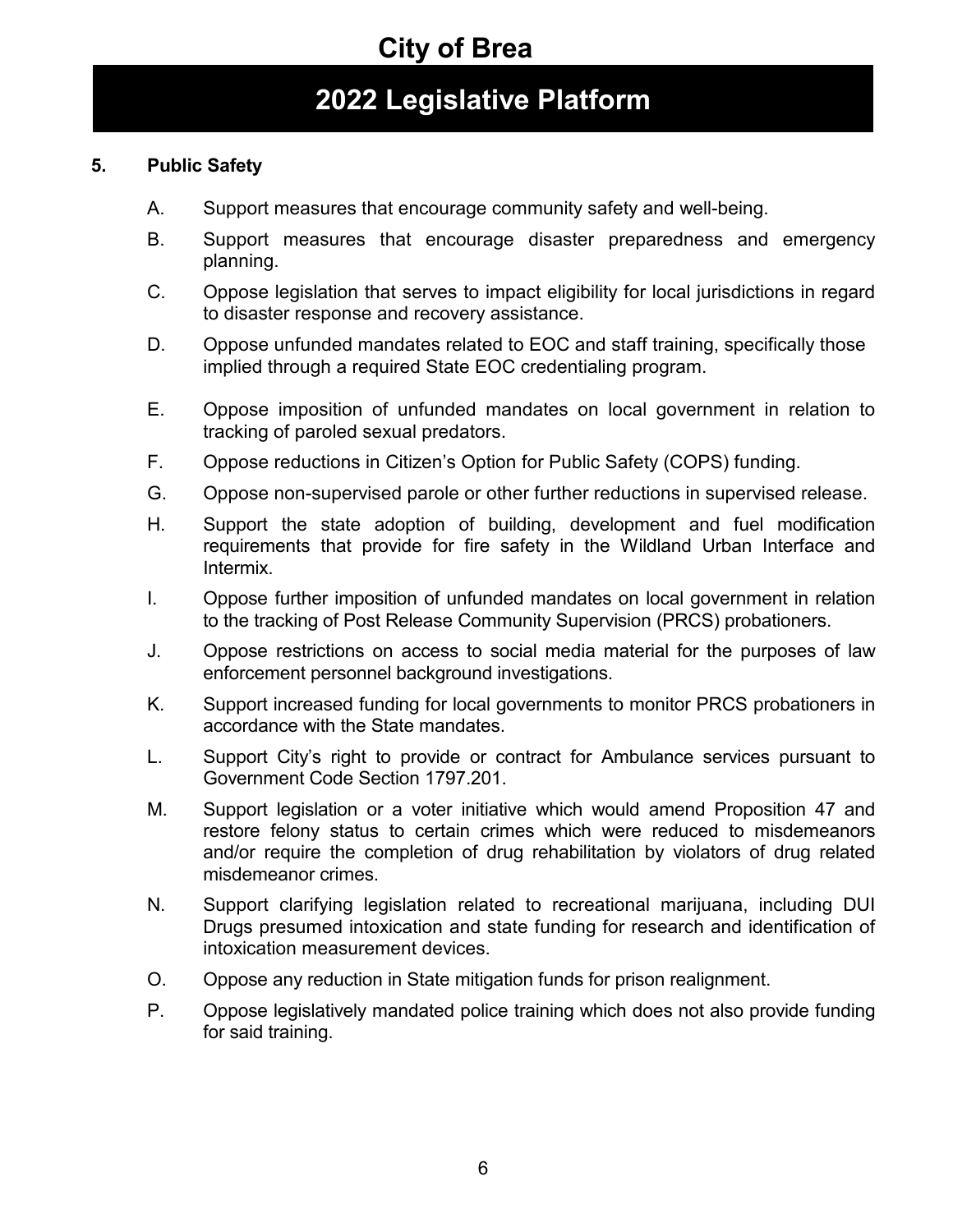## **2022 Legislative Platform**

### **5. Public Safety (continued)**

- Q. Oppose any further legislative attempts at early release of incarcerated prisoners and further de-criminalization of 'non-violent' offenses.
- R. Support clarifying legislation to further define 'non-violent' offenses.
- S. Support State funding for impact mitigation related to Prop 57.
- T. Oppose any State or local fire related tax or fee increase that do not go back to local agencies.
- U. Support increased funding and State reimbursements for law enforcement training costs related to homelessness, mental illness, de-escalation and use of force.
- V. Support increased State funding for the treatment of persons with mental illness, including the funding for additional hospitals for the purpose of treating mental illness.
- W. Support increased State funding for local services related to the issues of homelessness.
- X. Oppose legislation that places burdensome restrictions on law enforcement and limits their ability to protect public safety.
- Y. Support funding for homeless prevention and youth gang prevention including additional funding for the North Orange County Public Safety Task Force.
- Z. Support funding for law enforcement body worn cameras and in-car camera video systems.
- AA. Support funding for costs related to law enforcement public record act requests.
- BB. Support legislation that increases the minimum hiring and training standards for law enforcement officers.
- CC. Support legislation that provides resources and funding for law enforcement officer wellness programs.
- DD. Oppose legislation that would support creating a politically-appointed police oversight committee.
- EE. Support legislation that increases safety of all modes of transportation, including electric bikes.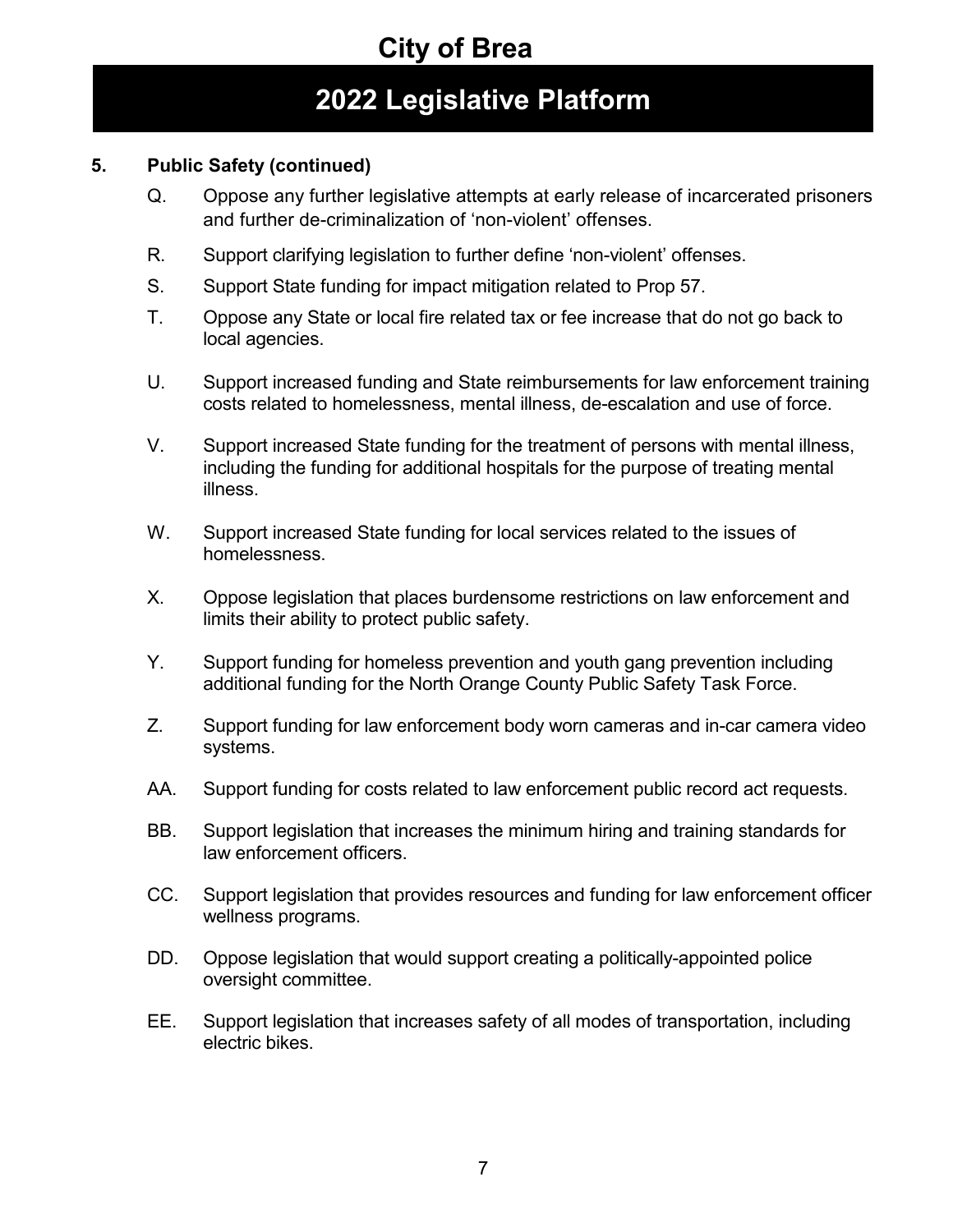### **2022 Legislative Platform**

#### **6. Environment**

- A. Support flexibility to increase and stabilize local water supplies.
- B. Support increasing the availability of alternative sources of water, including desalinization and water reuse.
- C. Oppose efforts that provide only minimal improvements in air and water quality while incurring excessive public and private costs associated with their implementation.
- D. Support efforts designed to reduce or eliminate the spread of graffiti.
- E. Support more streamlined compliance and implementation of AB 939, AB 1826 and SB 1383.
- F. Oppose efforts by other governmental agencies to enlist cities as implementers of their environmental mandates.
- G. Support limiting local government liability as a third party to superfund cleanup litigation. The standard for responsibility should depend on "Degree of Toxicity" rather than mere "Volume" of waste.
- H. Oppose imposition of unreasonable and/or unfunded water testing and treatment requirements.
- I. Support Federal, State and County efforts to encourage and fund acquisition, preservation, and management of open space.
- J. Oppose actions that weaken the City's ability to enforce environmental impact report (EIR) mitigation measures now defined as "takings."
- K. Support efforts that maintain and enhance local decision-making authority in the development and implementation of air quality attainment strategies.
- L. Support incentives and pricing strategies as a preferred alternative to traditional command and control regulations for meeting state and local emission reduction objectives for all sources.
- M. Support strategies that clearly demonstrate and provide for the most costeffective means for meeting air quality goals.
- N. Support expansion of the market for recyclable materials as well as support the reuse of recyclable materials.
- O. Support Federal, State, and local partnerships to fund regional transportation projects.
- P. Support efforts to maintain and enhance local authority and flexibility to regulate solid waste and recyclables.
- Q. Support "green" projects and regulations that do not place an undue burden on local government and offer financial incentives for reductions in Greenhouse Gases.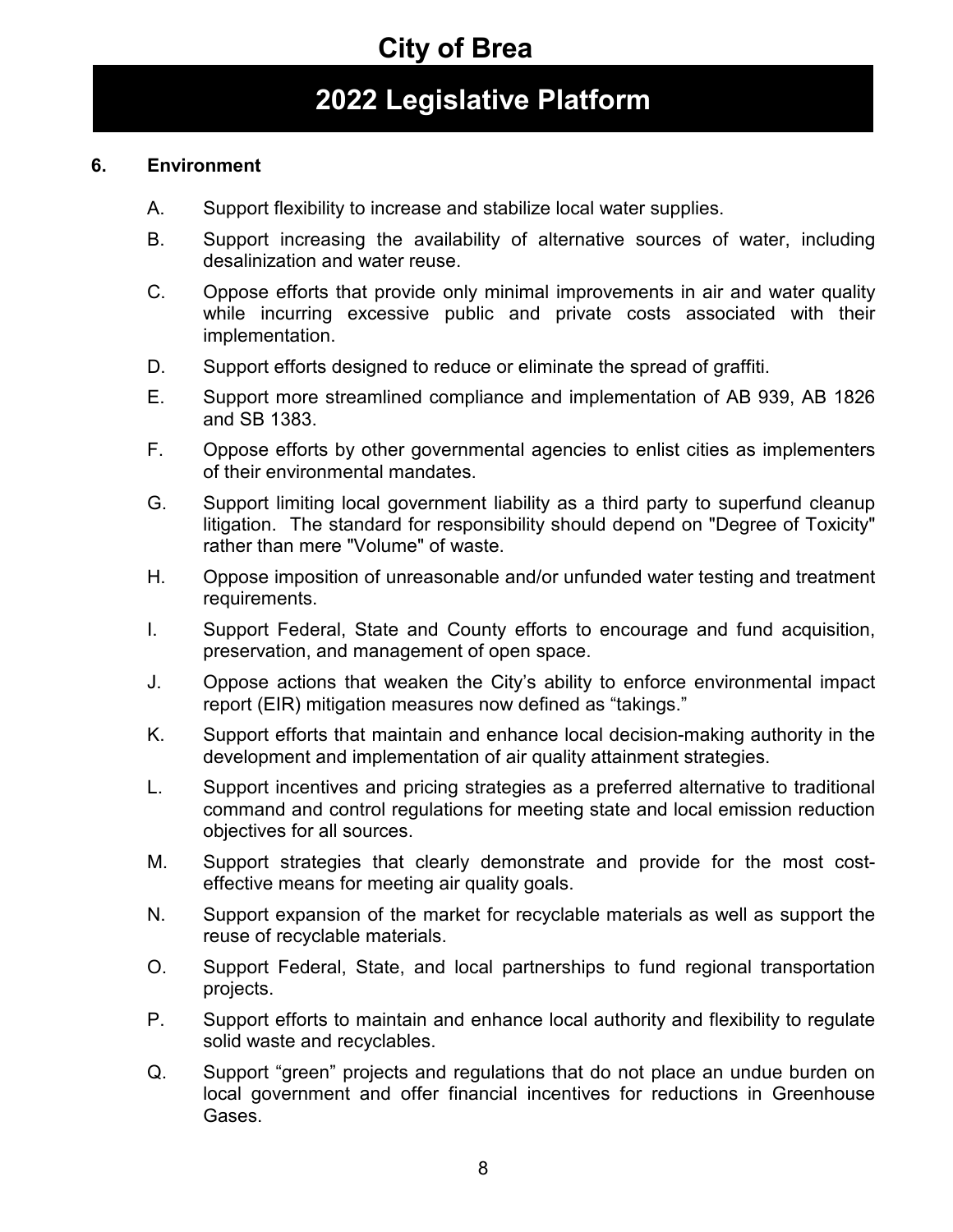## **2022 Legislative Platform**

### **6. Environment (continued)**

- R. Support measures to increase waste diversion rates that do not place an undue burden on local government. Support legislation delegating to the local authority the development of regulatory measures to ensure compliance with AB 341.
- S. Encourage Federal, State and County agencies to focus on regional environmental mitigation programs including acquisition of regionally important undeveloped lands.
- T. Support efforts to mitigate traffic congestion, leading to improved mobility and air quality.
- U. Support incentives for energy efficiency upgrades to City facilities.
- V. Support legislation that rewards cities for adopting Sustainability Plans and Energy Action Plans that map a course to reductions in Green House Gas emissions and reduction in energy use.
- W. Oppose any new or more restrictive water reduction measures by the state that do not take into account new development and regulatory water requirements.
- X. Support financial incentive mechanisms to cities and businesses to fund public and private capital for organic waste diversion and recycling infrastructure in order to comply with the Organic Waste Recycling mandate (AB 1826 and SB 1383).
- Y. Support measures that provide incentives for installing and maintaining solar infrastructure.
- Z. Support measures that provide rebates and other incentives for the installation of Electric Vehicle Charging Stations.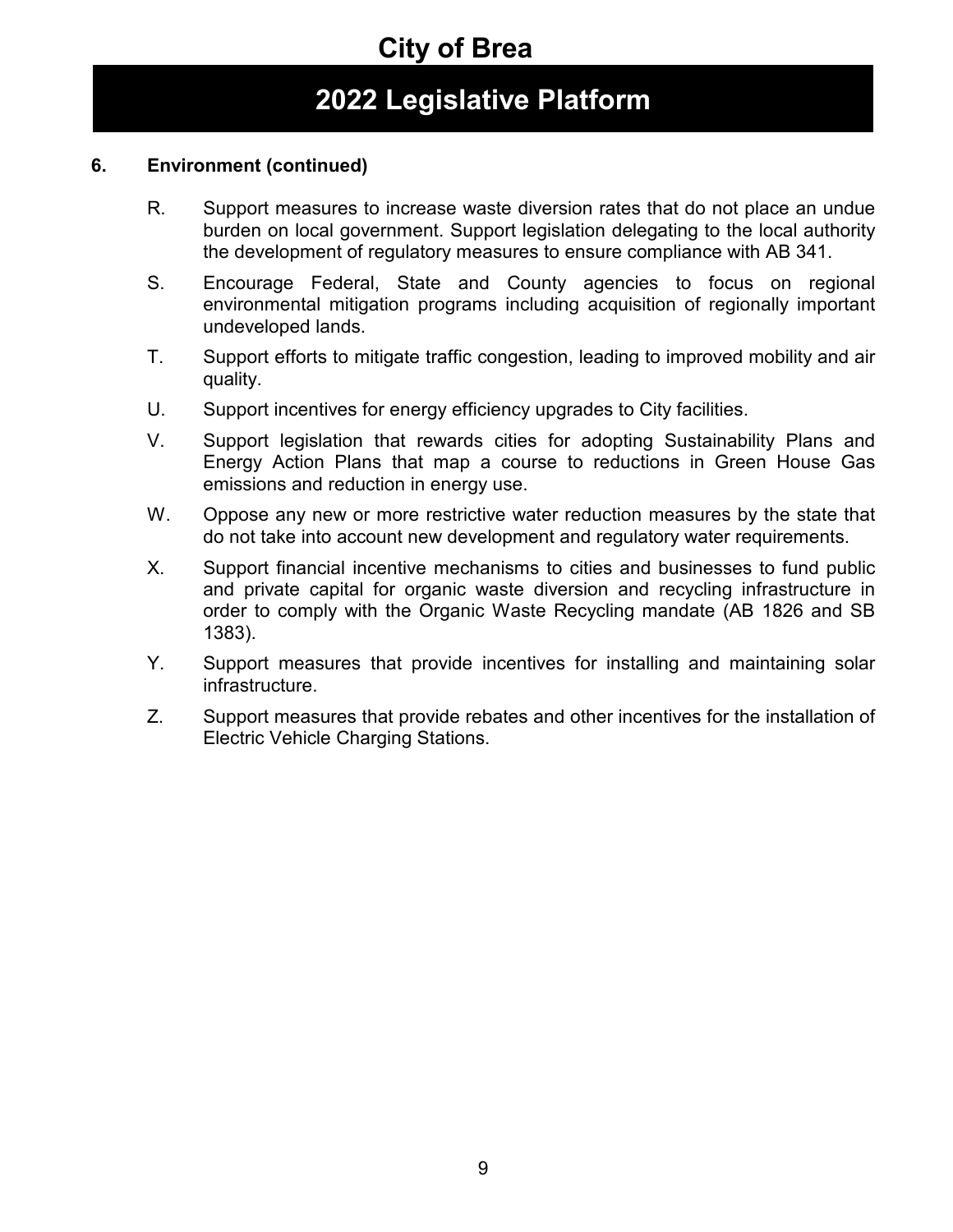### **2022 Legislative Platform**

#### **7. Community / Recreational and Social Issues**

- A. Support Federal and State funding opportunities for cultural arts programs, libraries, parks, recreation and human services, trails, open space, and facility development/renewal.
- B. Support Federal and State funding for local job-training programs, especially for youth and young adults.
- C. Support efforts that facilitate the provision of quality, affordable "dependent care" for both children and seniors.
- D. Support measures that promote volunteerism.
- E. Encourage Federal and State financial support for affordable housing for lowincome elderly and disabled individuals.
- F. Support in-home programs such as homemaker and personal care services that allow seniors to continue to age in place in their own home.
- G. Support Federal and State funding opportunities and/or legislation that provides for senior citizen nutrition programs, prescription drug benefits, transportation, adult day care, technology improvements, education, and emergency education for seniors.
- H. Support Federal and State funding opportunities that promote health and wellness services and education offered to the youth, low income and senior communities.
- I. Support measures that "invest" in Brea's youth. Specifically, early childhood care and education programming, tutoring, job readiness, mentoring, diversity training, conflict resolution, youth volunteer service, family counseling, parenting classes, youth employment, after school programming, recreation programming, combating youth obesity, teen services programs, transportation for youth and teen programming, etc.
- J. Support Federal and State funding opportunities that promote our ability to provide public access to technology at community facilities.
- K. Oppose any measures which reduce medical and mental health services offered to the low income and senior communities.
- L. Oppose legislation limiting Brea's ability to address homeless issues.
- M. Support the County of Orange response to homeless issues, such as shelters and housing programs.
- N. Support State and Federal funding to enhance mental health services for those living in homelessness.
- O. Oppose any reduction or cuts to senior services or to Older Americans Act funding.
- P. Support State and Federal funding incentives and grants for "rails to trails" type projects.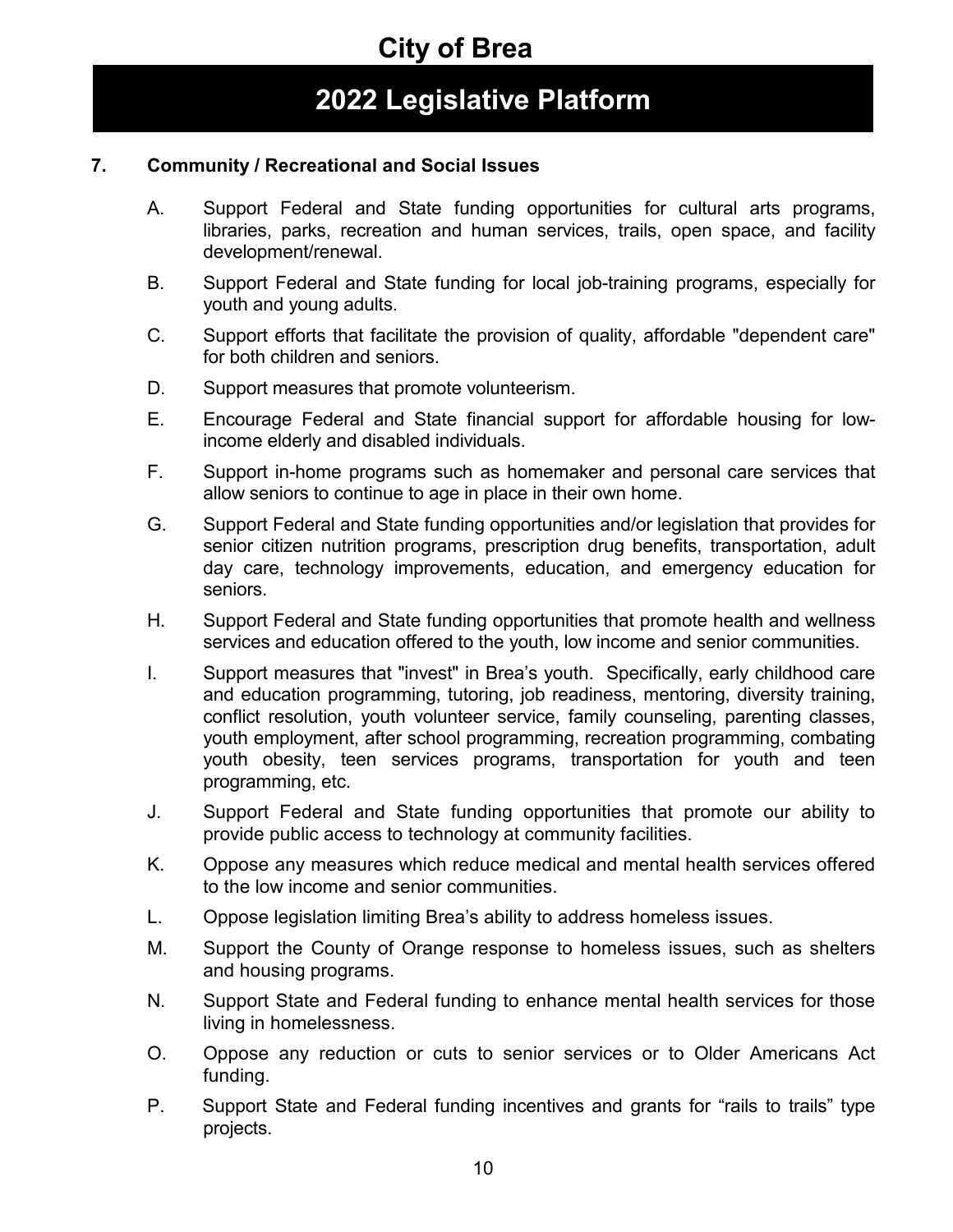## **2022 Legislative Platform**

#### **8. General Issues**

- A. Legislative Communications at the request of City-Affiliated Organizations. From time to time, the City is asked by the League of California Cities and other Cityaffiliated organizations to take a support and/or oppose position on a particular piece of legislation and/or proposal. Lately, these requests have increased because of the increasingly common use of the "gut and amend" strategy where an unrelated bill already in the legislative process is completely amended to change the topic and meaning of the bill. When such a request is received and is not already covered in the adopted legislative platform, the City Manager or his/her designee, on behalf of the City, may sign and submit the requested communication so long as the position is consistent with the position taken by the League and/or other City affiliated organizations and previous positions, if any, taken by the City. A copy of the communication shall be promptly shared with the City Council.
- B. Oppose measures that deteriorate traditional "home rule" authority by allowing additional Federal, State, or regional review of projects and programs better determined at the local level.
- C. Oppose measures that create or grant powers to sub-regional or regional bodies, which may result in infringement on clearly local concerns, unless all affected local entities agreement to do so.
- D. Oppose burdensome amendments to the Brown Act. However, in recognition that many open meeting laws have benefited at the local level, support similar application to the State Legislature.
- E. Support measures that create or expand home rule authority as it applies to the cable, video and telecommunications industry and franchising processes.
- F. Oppose measures that impose taxes for access to (not purchases via) the Internet.
- G. Support extending sales tax to E-Commerce as a means of fairness to "main street" retailers.
- H. Support measures that recognize, strengthen and protect local control over the public right-of-way.
- I. Support measures that require the acquisition of a franchise agreement by all companies from the appropriate public agency before granting access to the public right-of-way.
- J. Support measures that require companies providing communication services to a local community to provide or support Public, Educational and Governmental (PEG) access to new networks, including PEG equipment, funding and support.
- K. Support measures that apply general communications taxes, such as UUT, to all communications providers across including, but not limited to, providers of cable, video services, wireless, wire line (telephone lines), and satellite.